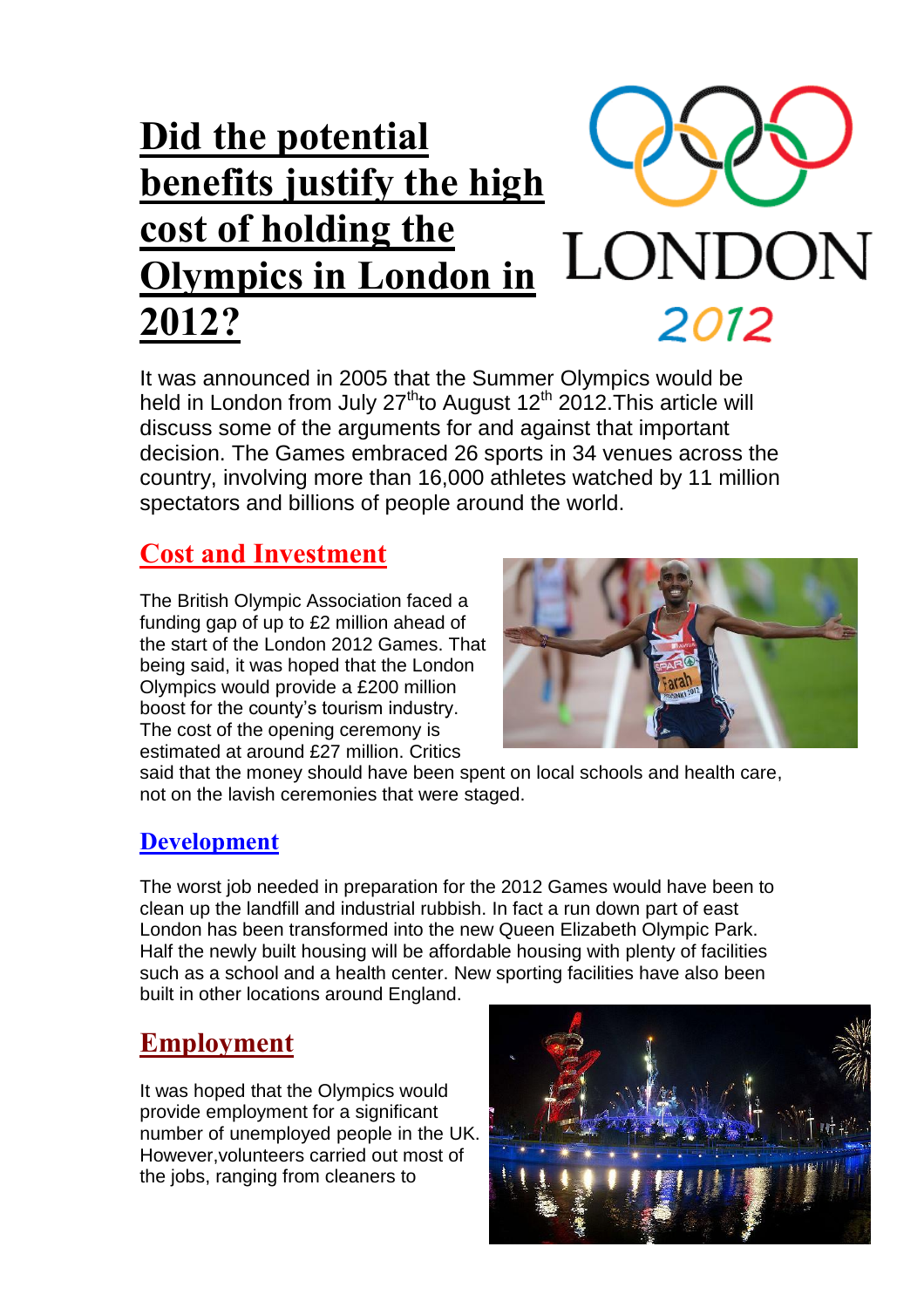translators. They were the force of the Olympics. Generally speaking there hasn't been a long-term improvement in the employment figures.

## **Tourism**

London welcomed ten million visitors from



all over the world for the 2012 Olympics. It was hoped that this would have a huge impact on Great Britain. However hotel prices dropped very low as anexpected surge in bookings failed to materialise.This resulted in hotels cutting their prices to as little as £10 a night the weekend after the Olympics party came to a close.Nevertheless, I feel that the games will increase the number of tourists coming to Great Britain. It is hoped that this will boost Britain's economy by £13 billion over the next four years.

## **Security**

Security was Great Britain's main priority.Security firm G4S, which provided staff for the London Olympics 2012 ended up losing around £50 million after not putting in sufficient staff.Over 7,500 soldiers were bought in for the 2012 Olympics. Grey metal makeshift barracks accommodated 3,000 Armed Forces personnel while the games were being played.

#### **Transport/Accessibility**

It was predicted that transport would be

extremely difficult around Stratford and other places near London. There was no spectator parking at the Olympics venues, except for a limited number of

Blue Badge spaces, which had to be booked in advance. Many people who live and work in London expressed serious concerns about how they would travel to work and carry on with their lives. However there were many extra buses and trains running with more staff availability to offer advice and information to tourists and people wishing to go about their business. Tourists found that getting around London was easier than predicted.

## **Sporting Coverage**

With the games other sporting coverage was stopped and the BBC and other big TV channels showed only the Olympics. This was not a problem and the whole country seemed to be caught up with the progress of the games.